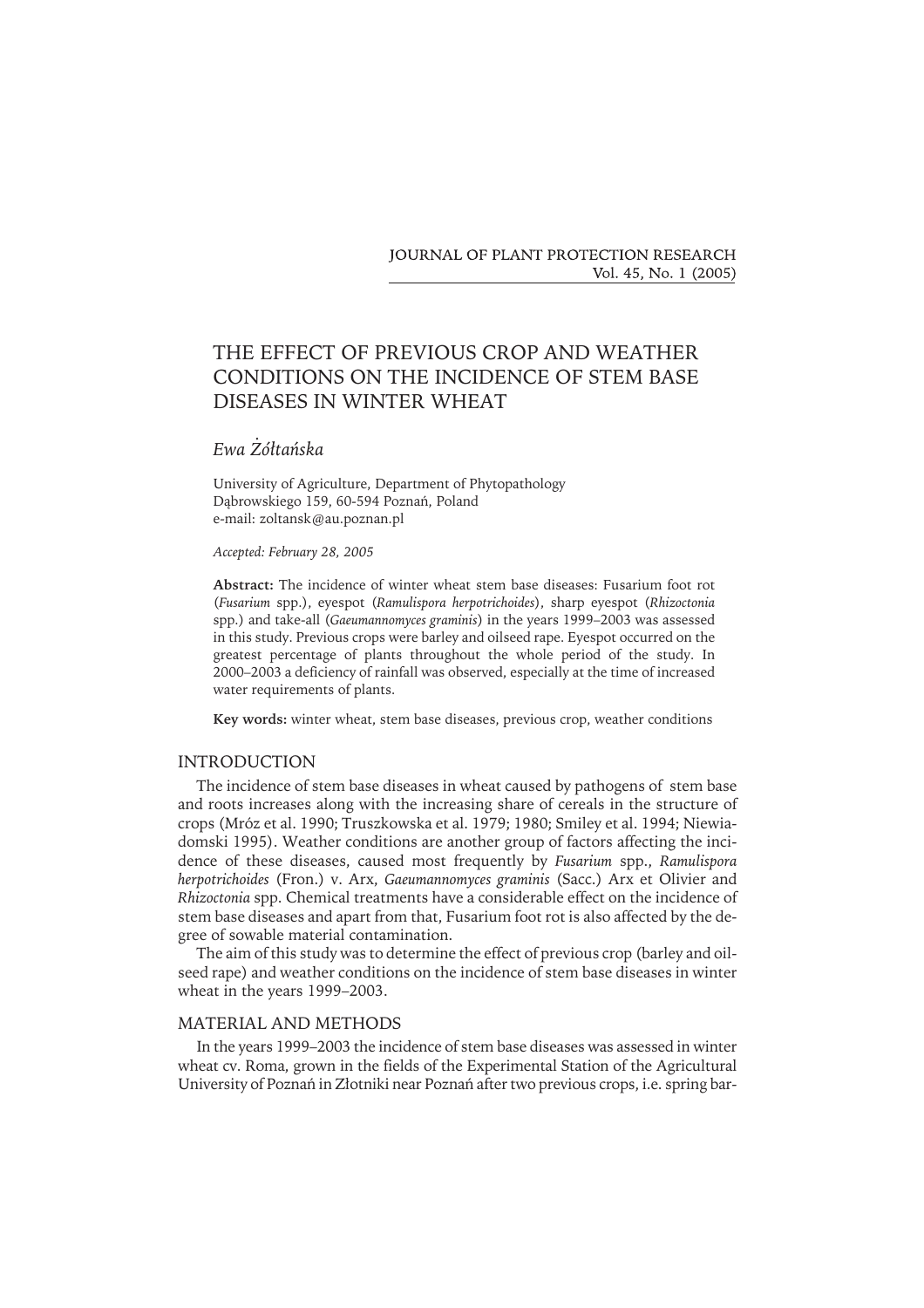ley and winter oilseed rape. The incidence of Fusarium foot rot (*Fusarium* spp.), eyespot (*Ramulispora herpotrichoides*), sharp eyespot (*Rhizoctonia* spp.) and take-all (*Gaeumannomyces graminis*) was assessed. The occurrence of diseases was determined on the lower internodes of stalks. Observations were conducted at the milk-wax stage. Twenty five plants were collected from each of 6 randomly selected points of each field. The percentage of plants infected by individual pathogens was calculated and the degree of infection was determined in a 3-degree scale where 1° denotes infection affecting up to 25% stalk circumference, 2° – infection of 26 – 50% stalk circumference and 3° – infection present on over 50% stalk circumference.

The obtained results were analyzed statistically using the analysis of variance and means were compared with Student's t-test at the level of significance  $\alpha$  = 0.05. Meteorological data were obtained from the Department of Agrometeorology, the Agricultural University of Poznań.

#### RESULTS

The percentage of plants infected with stem base pathogens in the years of the study ranged from 0 to 10.0 in case of take-all, and from 3.2 to 93.0 for other diseases (Table 1). Wheat plants with the symptoms of eyespot were found in larger number only in 2002 in the field after barley than after oilseed rape, whereas in the other four years the incidence of this disease depended on weather conditions and was similar after both previous crops. The highest intensity of the disease in the seasons 1998/99 and 2001/02 was accompanied by relatively warm winters and heavy precipitation in that period (Table 2).

Fusarium foot rot occurred in the highest intensity in 1999 on wheat grown after oilseed rape (60.8%) and in 2000 on the site after barley (54.9%) and in that case the highest mean degree of infection was observed, amounting to 2.1. Sharp eyespot (*Rhizoctonia* spp.) occurred most frequently with higher intensity on the sites after barley (52.4 and 31.9% in 2001 and 2002, respectively) or in similar per-

| Year | Previous<br>crop | Fusarium spp.             |                  | Gaeumannomyces<br>graminis |                          | Ramulispora<br>herpotrichoides |                  | Rhizoctonia spp.          |                  |
|------|------------------|---------------------------|------------------|----------------------------|--------------------------|--------------------------------|------------------|---------------------------|------------------|
|      |                  | percentage<br>of infected | degree<br>of     | percentage<br>of infected  | degree<br>of             | percentage<br>of infected      | degree<br>of     | percentage<br>of infected | degree<br>οf     |
|      |                  | plants                    | infection        | plants                     | infection                | plants                         | infection        | plants                    | infection        |
| 1999 | barley           | 42.4a                     | 1.7a             | 1.2a                       | 2.3                      | 60.6 a                         | 1.9 <sub>b</sub> | 27.9a                     | 1.6a             |
|      | oilseed rape     | 60.8 <sub>b</sub>         | 1.3a             | 0.0a                       | $\overline{\phantom{m}}$ | 68.3 a                         | 1.3a             | 28.6a                     | 2.3 <sub>b</sub> |
| 2000 | barley           | 54.7 a                    | 2.1 <sub>b</sub> | 10.0 <sub>b</sub>          | 2.9a                     | 43.9 a                         | 1.9a             | 10.8a                     | 2.4a             |
|      | oilseed rape     | 41.7a                     | 1.5a             | 0.6a                       | 3.0a                     | 30.7a                          | 2.3 <sub>b</sub> | 24.9 <sub>b</sub>         | 1.9a             |
| 2001 | barley           | 26.0a                     | 1.3a             | 0.0a                       |                          | 66.9 a                         | 1.6a             | 52.4 <sub>b</sub>         | 1.9a             |
|      | oilseed rape     | 37.4a                     | 1.5a             | 0.2a                       | 3.0                      | 41.8 a                         | 1.6a             | 27.6a                     | 1.7a             |
| 2002 | barley           | 14.2a                     | 1.5a             | 0.2a                       | 1.0a                     | 93.0 b                         | 2.0a             | 31.9 <sub>b</sub>         | 2.0 <sub>b</sub> |
|      | oilseed rape     | 22.0a                     | 1.1a             | 2.7a                       | 3.0 <sub>b</sub>         | 61.9 a                         | 1.9a             | 3.2a                      | 1.7a             |
| 2003 | barley           | 47.8 <sub>b</sub>         | 1.4a             | 0.0a                       | $\qquad \qquad -$        | 30.0 a                         | 1.6a             | 22.5a                     | 1.3a             |
|      | oilseed rape     | 28.5 a                    | 1.2a             | 0.0a                       |                          | 39.5a                          | 1.5a             | 27.0a                     | 1.8 <sub>b</sub> |

Table 1. The occurrence of *Fusarium* spp., *Gaeumannomyces graminis*, *Ramulispora herpotrichoides* and *Rhizoctonia* spp. on winter wheat cultivated after barley and oilseed rape

Means in columns separately for the years, followed by the same letter do not differ at 5% of significance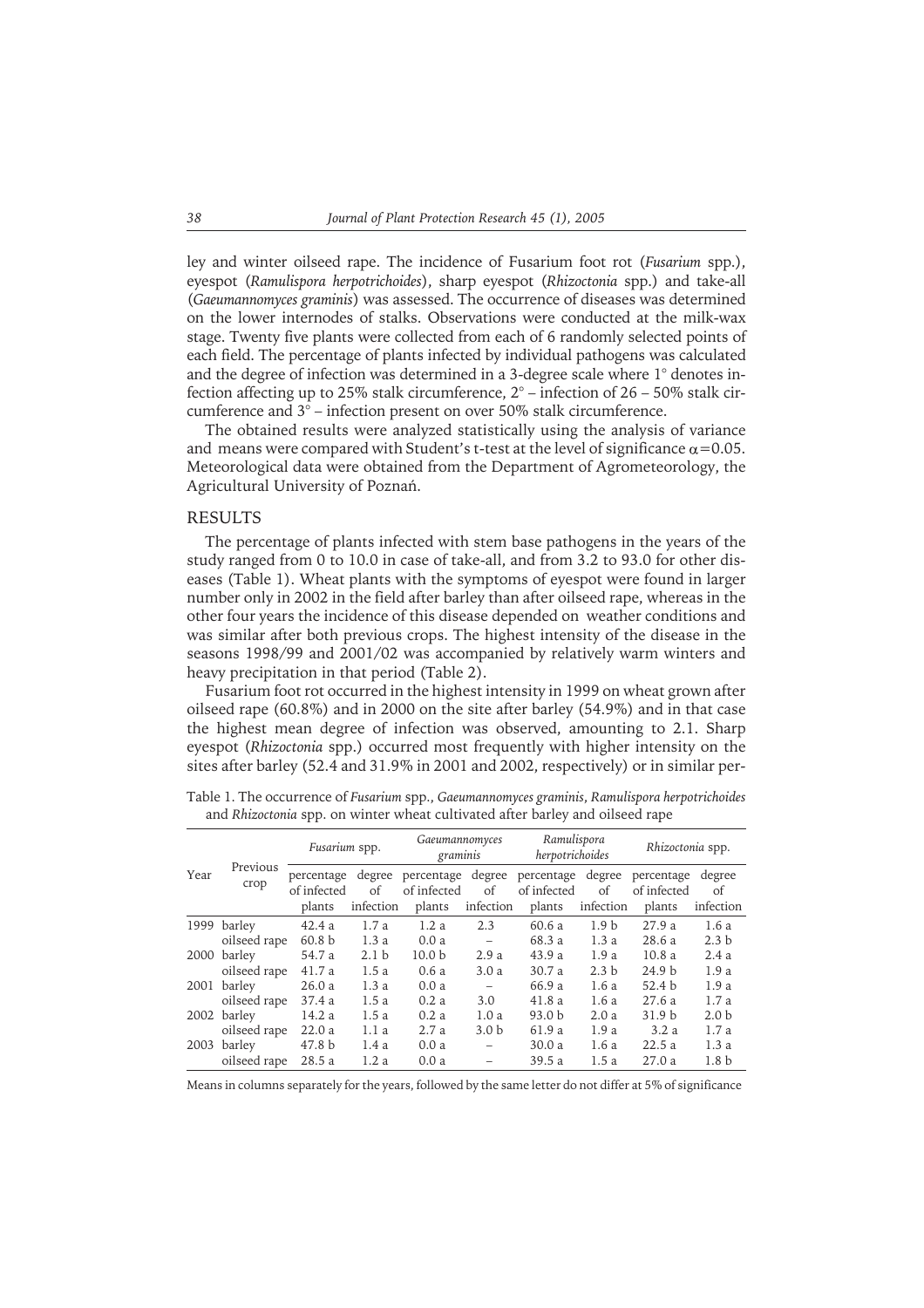Months Years 1998 1999 2000 2001 2002 2003 temp. prec. temp. prec. temp. prec. temp. prec. temp. prec. temp. prec. January – – 1.1 42.5 0.3 27.6 0.6 30.9 0.3 35.2 –1.7 57.4 February – – –0.5 29.7 4.1 37.0 2.1 19.9 4.0 64.8 –2.0 6.8 March – – 5.1 59.1 5.4 102.3 3.7 45.9 4.9 52.0 4.9 11.5 April – – 9.6 56.7 14.6 18.2 8.8 38.2 8.8 37.0 10.2 23.8 May – – 13.5 57.0 18.6 50.6 17.0 9.2 16.8 70.2 18.0 19.1 June – – 16.3 81.2 19.9 42.1 16.7 66.9 17.8 45.0 21.2 27.5 July – – 20.2 40.7 17.5 69.1 21.8 97.5 20.4 28.3 21.6 83.3 September 13.8 73.9 19.2 63.9 14.3 36.5 12.3 115.5 13.8 27.1 – – October 8.2 84.0 9.8 40.9 13.3 16.6 12.3 25.9 7.5 116.5 – – November –0.1 52.8 3.6 33.7 7.3 47.1 2.9 17.3 4.4 57.5 – – December –0.2 40.5 1.9 46.8 2.8 60.9 –2.1 45.9 –3.5 14.8 – –

Table 2. Temperatures (°C) and precipitation (mm) during winter wheat vegetation period

centages irrespective of the previous crop (1999, 2003). A mean degree of infection was relatively high and ranged from 1.3 to 2.4. The infection of wheat with *Gaeumannomyces graminis* was the lowest and a mean degree of infection was generally high, reaching 3.0, when rot of stem base tissues was observed on the whole circumference of lower internodes.

Adverse weather conditions during the vegetation season, repeated periods of precipitation deficiency mainly during the spring and early summer and accompanying high tempersatures, especially in the years 2002–2003, were conducive to the incidence of stem base diseases in wheat.

## DISCUSSION

The incidence of the most important stem base diseases of winter wheat observed at varying intensity in individual years was reported by Różalski et al. (1997) in Złotniki and by Korbas and Remlein (1996) in various areas under cultivation. The infection of plants with *Fusarium* spp., *Ramulispora herpotrichoides* and *Gaeumannomyces graminis* was observed most frequently. Kurowski and Adamiak (2001) found that eyespot was more severe on wheat grown in the crop rotation system, whereas take-all (caused by a fungal complex) was most severe in monoculture. According to Klima (1992), weather conditions in consecutive years have the highest effect on the incidence of stem base diseases, although crop rotation resulted in lower infection rates of winter wheat and lower crop losses. It can be concluded from results obtained by Remlein (1996) that the worst previous crop for wheat are cereals, oilseed rape and leguminous plants, which are conducive to infection with fungi from genus *Fusarium.* The most advantageous previous crop turned out to be beets and small-seed legumes.

Weather conditions recorded during the vegetation season in the years of the study indicate repeated periods of drought with accompanying higher temperatures. According to Jaczewska-Kalicka (2001) low precipitation in spring and early summer in 1990 resulted in poor development of plants and was conducive to infection with *Ramulispora herpotrichoides.*